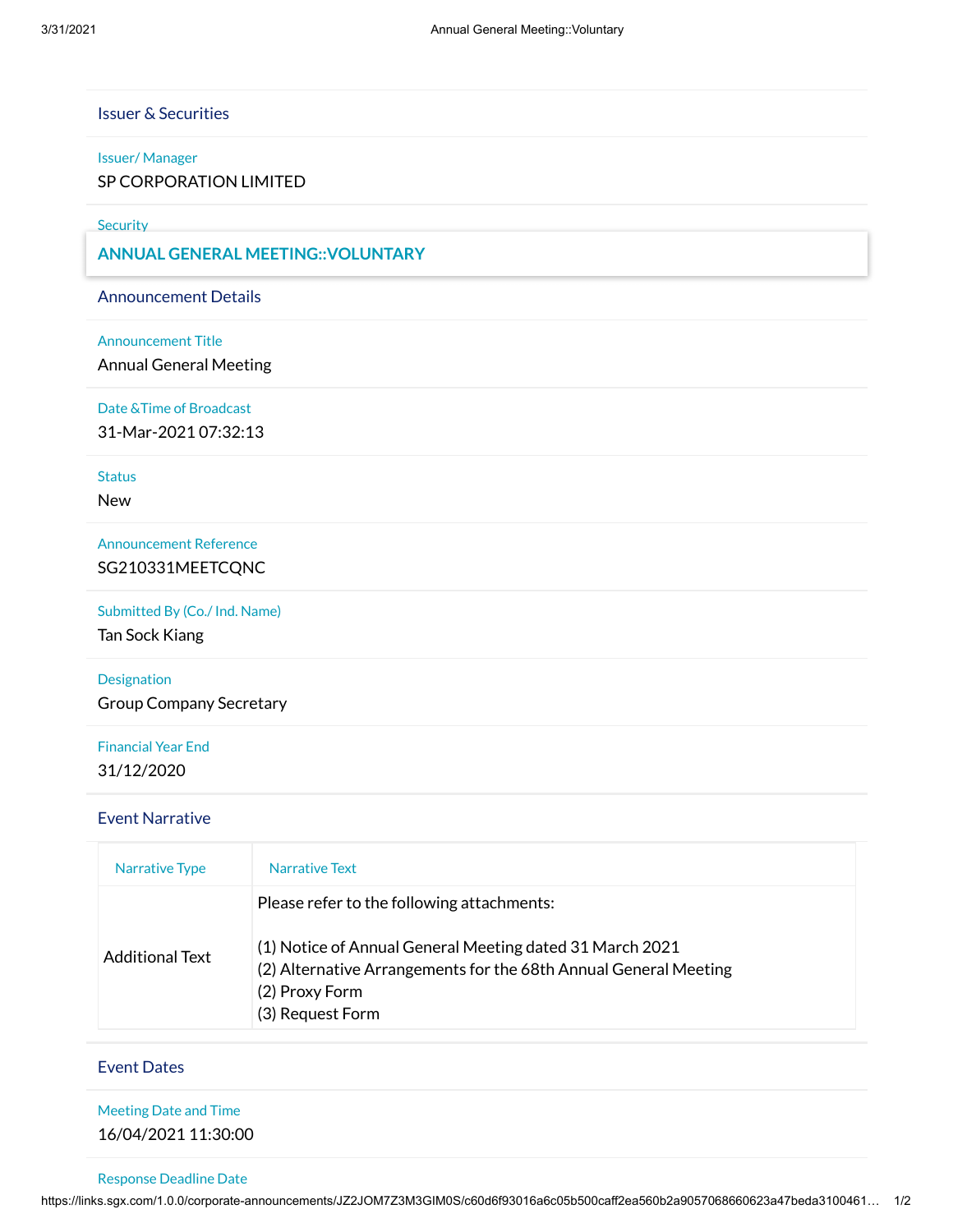### 13/04/2021 11:30:00

# Event Venue(s)

| Place            |                                                                                                                                |  |  |
|------------------|--------------------------------------------------------------------------------------------------------------------------------|--|--|
| Venue(s)         | Venue details                                                                                                                  |  |  |
| Meeting<br>Venue | The Annual General Meeting will be held by electronic means. Shareholders will not be able<br>to attend the meeting in person. |  |  |

## Attachments

| <b>SPCorp AGM Notice.pdf</b>                      |
|---------------------------------------------------|
| <b>SPCorp 68thAGM AlternativeArrangements.pdf</b> |
| <b>SPCorp Proxy Form.pdf</b>                      |
| <b>SPCorp Request Form.pdf</b>                    |
| Total size =613K MB                               |
|                                                   |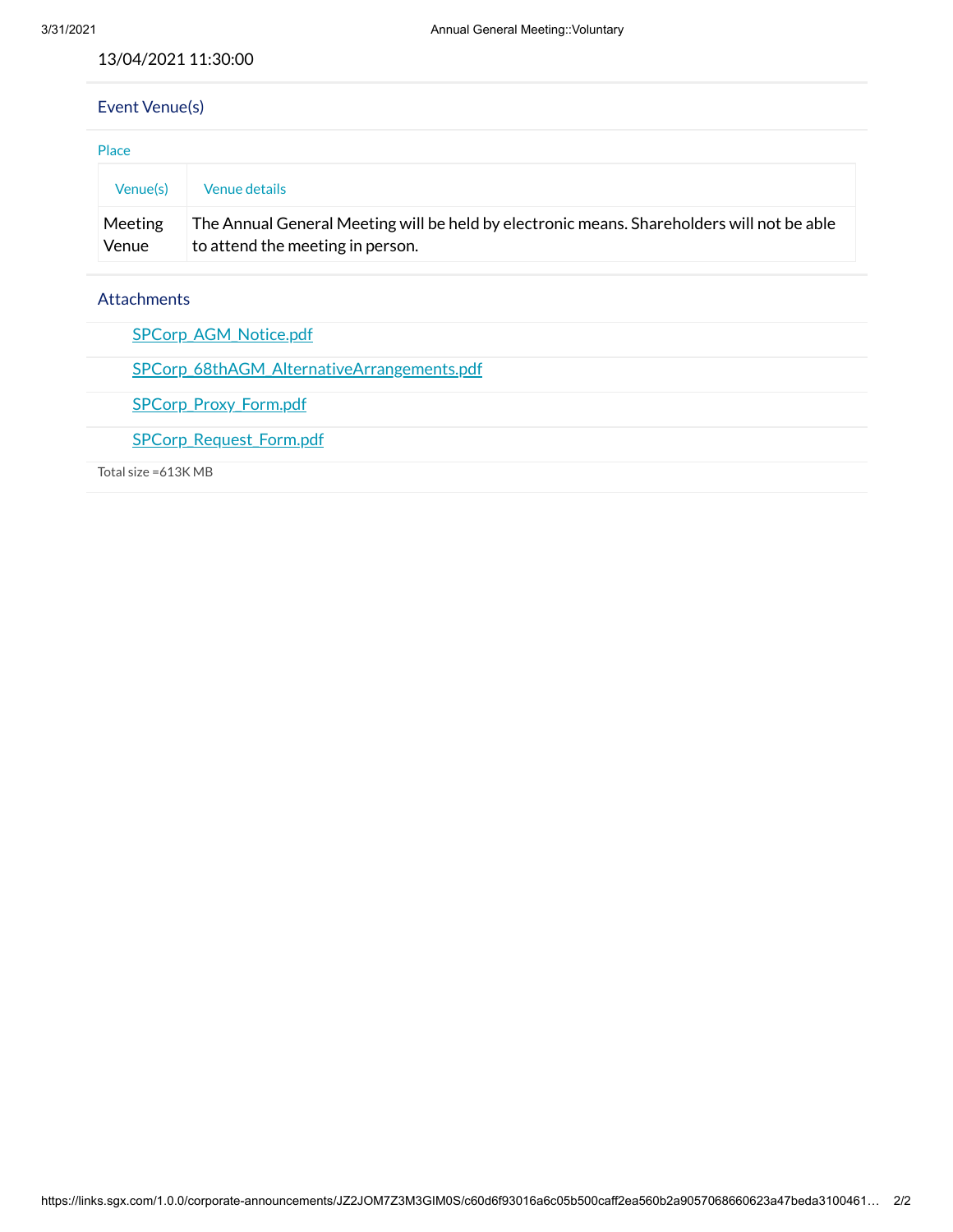

## ALTERNATIVE ARRANGEMENTS FOR 68TH ANNUAL GENERAL MEETING  $\mathcal{L}_\text{max}$  and  $\mathcal{L}_\text{max}$  and  $\mathcal{L}_\text{max}$  and  $\mathcal{L}_\text{max}$  and  $\mathcal{L}_\text{max}$  and  $\mathcal{L}_\text{max}$

 $\mathcal{L}_\text{max}$  and  $\mathcal{L}_\text{max}$  and  $\mathcal{L}_\text{max}$  and  $\mathcal{L}_\text{max}$  and  $\mathcal{L}_\text{max}$  and  $\mathcal{L}_\text{max}$ 

The Board of Directors (the "**Board**") of SP Corporation Limited (the "Company") hereby announces the alternative meeting arrangements in relation to the conduct of its forthcoming 68th annual general meeting on Friday, 16 April 2021 at 11.30 a.m. (the "68th AGM").

The Board acknowledges that the AGM is an important platform for the Company to engage with its shareholders and appreciate the opportunity to interact with shareholders through such events. Although the COVID-19 pandemic is well contained in Singapore and there is further relaxation of restrictions on group activities as announced by the authorities recently, the exposure risk remains. As such, the Board and Management having considered relevant factors will (emulating its virtual AGM held last year), continue to adopt the digital platform for the 68th AGM, which will be conducted in a manner in compliance with the regulations and guidelines set out by the authorities.

The AGM will be conducted by electronic means in accordance with the regulations and guidance prescribed by (i) the COVID-19 (Temporary Measures) (Alternative Arrangements for Meetings for Companies, Variable Capital Companies, Business Trusts, Unit Trusts and Debenture Holders) Order 2020 which has been extended to 30 June 2021 (by the Ministry of Law in its amendment order issued on 29 September 2020); and (ii) the latest guidance issued by the Accounting and Corporate Regulatory Authority, the Monetary Authority of Singapore and Singapore Exchange Regulation in their joint statement dated 1 October 2020.

# NOTICE OF AGM AND PROXY FORM

The Notice of AGM and proxy form have been sent to shareholders by electronic means via publication on the Company's website and on the SGXNet. For convenience, printed copies of these documents have also been sent by post to shareholders.

### NO PERSONAL ATTENDANCE AT THE AGM

Due to the current COVID-19 situation in Singapore, **shareholders will not be able to attend** the AGM in person.

# ALTERNATIVE ARRANGEMENTS FOR PARTICIPATION IN THE AGM

Shareholders may participate in the AGM by:

- (a) observing and/or listening to the AGM proceedings via "live" audio-visual webcast or "live" audio-only stream;
- (b) submitting questions to the Chairman of the Meeting in advance of the AGM; and/or
- (c) appointing the Chairman of the Meeting as proxy to vote on their behalf at the AGM.

Details of the steps for pre-registration, submission of questions and voting at the AGM by shareholders, including CPF and SRS investors, are set out in the Appendix to this announcement. There will be no "live" voting at the AGM.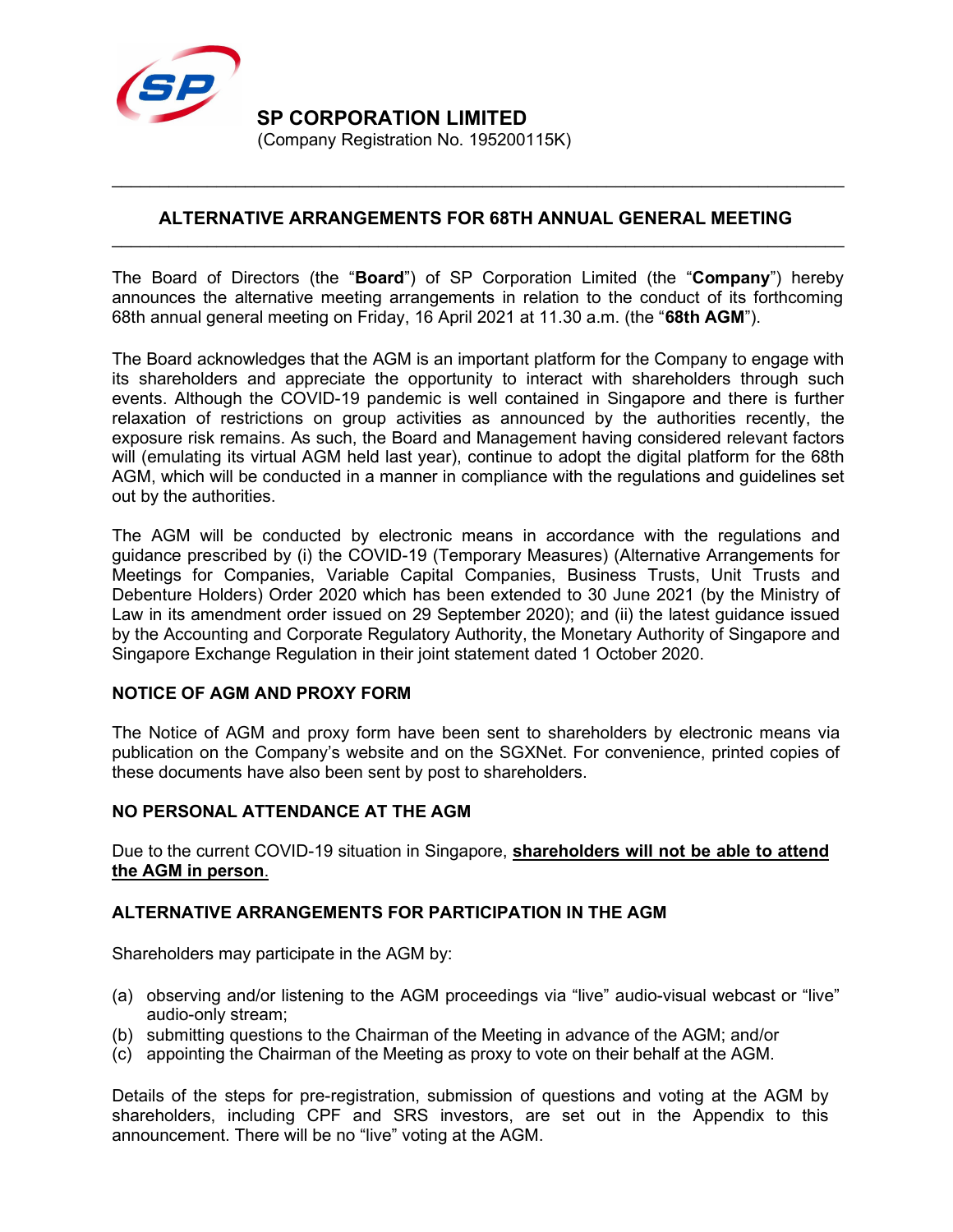

# PERSONS WHO HOLD SHARES THROUGH RELEVANT INTERMEDIARIES

Persons who hold SP Corporation Limited shares through relevant intermediaries (as defined in section 181 of the Companies Act, Chapter 50) and who wish to participate in the AGM should contact the relevant intermediary through which they hold such shares as soon as possible in order for the necessary arrangements to be made for their participation in the AGM. In particular, CPF and SRS investors who wish to appoint the Chairman of the Meeting as proxy should approach their respective CPF Agent Banks and SRS Operators to submit their votes by 5.00 p.m. on 8 April 2021.

# 2020 ANNUAL REPORT AND LETTER TO SHAREHOLDERS

The 2020 Annual Report including the Letter to Shareholders dated 31 March 2021 (in relation to the proposed renewal of the shareholders' mandate for interested person transactions) has been published and may be accessed at the Company's website at the URL http://www.spcorp.com.sg/images/AnnualReport2020 and on SGXNet at the URL https://www.sgx.com/securities/company-announcements. Shareholders may request for printed copies of these documents by completing and submitting the Request Form accompanying the printed copies of the Notice of AGM sent by post to shareholders.

## KEY DATES AND TIMELINE TO OBSERVE

|  |  | The key dates and timeline which shareholders should take note of are set out in the table below: |  |
|--|--|---------------------------------------------------------------------------------------------------|--|
|--|--|---------------------------------------------------------------------------------------------------|--|

| <b>Key dates</b>                            | <b>Actions</b>                                                                                                                                                                                                                                                                                                                                                                               |  |
|---------------------------------------------|----------------------------------------------------------------------------------------------------------------------------------------------------------------------------------------------------------------------------------------------------------------------------------------------------------------------------------------------------------------------------------------------|--|
| 31 March 2021<br>(Wednesday)                | Shareholders, including CPF and SRS investors, may begin to<br>pre-register for the AGM at the pre-registration website which is<br>accessible at the URL https://septusasia.com/spcorpfy2020agm.<br>Deadline for CPF and SRS investors who wish to appoint the<br>Chairman of the Meeting as proxy to approach their respective CPF<br>Agent Banks and SRS Operators to submit their votes. |  |
| 5.00 p.m. on<br>8 April 2021<br>(Thursday)  |                                                                                                                                                                                                                                                                                                                                                                                              |  |
| 11.30 a.m. on<br>13 April 2021<br>(Tuesday) | Deadline for shareholders to:<br>• pre-register for the $AGM$ ;<br>• submit questions in advance; and<br>• submit instruments appointing the Chairman of the Meeting as<br>proxy.                                                                                                                                                                                                            |  |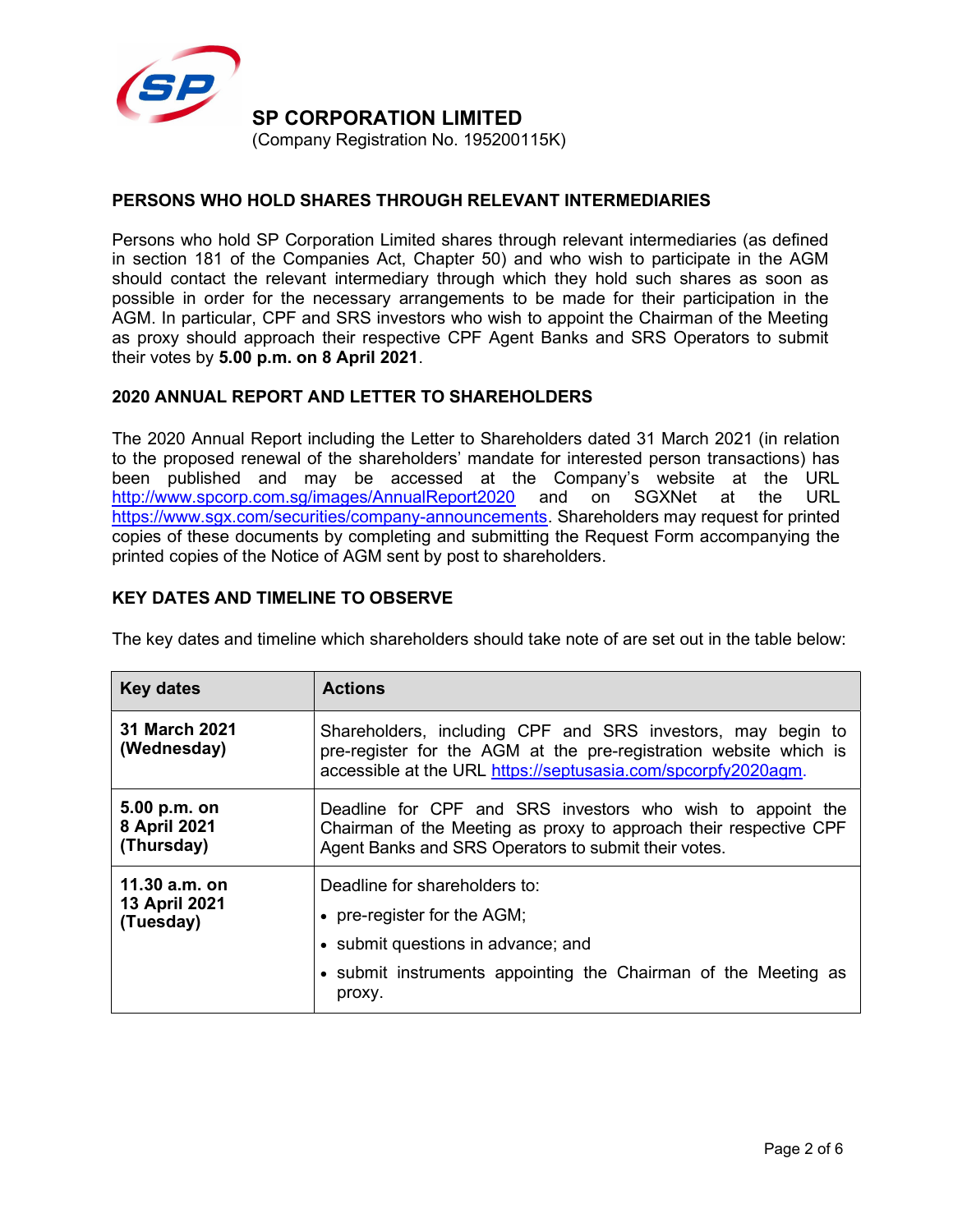

(Company Registration No. 195200115K)

| <b>Key dates</b>                             | <b>Actions</b>                                                                                                                                                                                                                                                                                 |
|----------------------------------------------|------------------------------------------------------------------------------------------------------------------------------------------------------------------------------------------------------------------------------------------------------------------------------------------------|
| 11.30 a.m. on<br>15 April 2021<br>(Thursday) | Authenticated shareholders will receive an email which will contain<br>unique user credentials and instructions on how to access the "live"<br>audio-visual webcast or "live" audio-only stream of the AGM<br>proceedings (the "Confirmation Email").                                          |
|                                              | Shareholders who do not receive the Confirmation Email by<br>11.30 a.m. on 15 April 2021, but have registered by the 13 April<br>deadline, should contact our Share<br>2021<br>Registrar,<br>B.A.C.S. Private Limited via email at main@zicoholdings.com<br>before 3.00 p.m. on 15 April 2021. |
| Date and time of<br>AGM:                     | • Click on the link in the Confirmation Email and follow the<br>instructions to access the "live" audio-visual webcast of the AGM<br>proceedings; or                                                                                                                                           |
| 16 April 2021 (Friday)<br>at 11.30 a.m.      | • Call the toll-free telephone number and follow the instructions in<br>the Confirmation Email to access the "live" audio-only stream of<br>the AGM proceedings.                                                                                                                               |

For more information, shareholders can contact the Company via email at enquiry@spcorp.com.sg or the Company's Share Registrar, B.A.C.S. Private Limited via email at main@zicoholdings.com.

The alternative meeting arrangements as set out in this announcement are contingent upon any new directions or restrictions on the conduct of AGMs that may be imposed by the authorities after the release of this announcement. As such, shareholders are encouraged to continue to regularly check the Company's website and the SGXNet for any updates until the date of AGM.

We would like to thank all shareholders for your patience and co-operation, and we hope that events will return to normalcy post pandemic which will be conducive to the conduct of physical meetings for future AGMs.

BY ORDER OF THE BOARD

Tan Sock Kiang Group Company Secretary

31 March 2021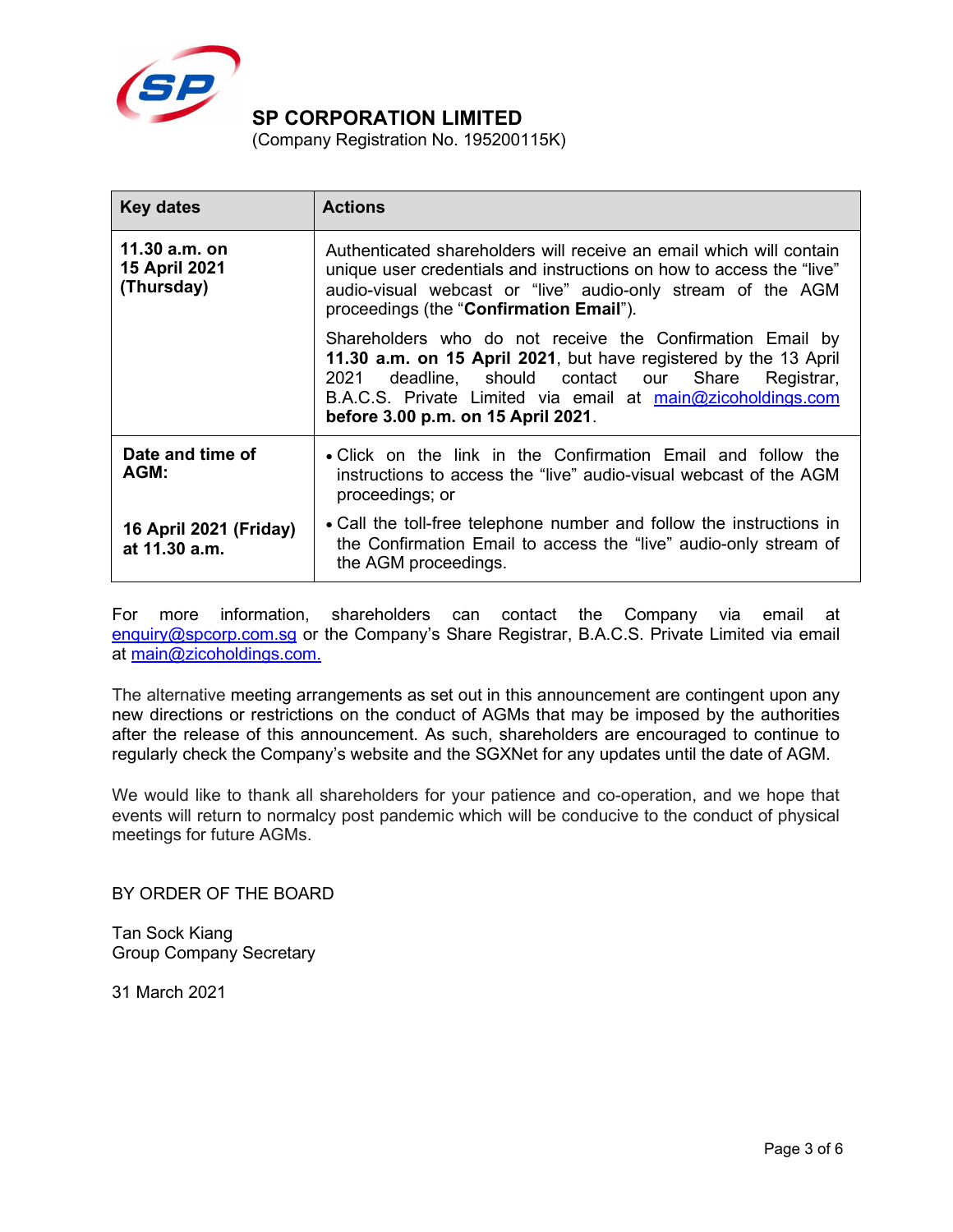

# APPENDIX

## Steps for pre-registration, submission of questions and voting at the AGM

Shareholders will be able to observe and/or listen to the AGM proceedings through a "live" audiovisual webcast or "live" audio-only stream via their phones, tablets or computers, submit questions in advance of the AGM and appoint the Chairman of the Meeting as proxy to vote on their behalf at the AGM.

To do so, they will need to complete the following steps:

| No.                                                                 | <b>Steps</b>            | <b>Details</b>                                                                                                                                                                                                                                                                                                                   |
|---------------------------------------------------------------------|-------------------------|----------------------------------------------------------------------------------------------------------------------------------------------------------------------------------------------------------------------------------------------------------------------------------------------------------------------------------|
| 1.                                                                  | <b>Pre-registration</b> | Shareholders, including CPF and SRS investors, can pre-register<br>for the AGM at the pre-registration website which is accessible at<br>https://septusasia.com/spcorpfy2020agm<br>from<br>the<br><b>URL</b><br>31 March 2021 up to 11.30 a.m. on 13 April 2021 to enable the<br>Company to verify their status as shareholders. |
|                                                                     |                         | Following the verification, authenticated shareholders will receive an<br>email by 11.30 a.m. on 15 April 2021. The email will contain unique<br>user credentials and instructions on how to access the "live" audio-<br>visual webcast or "live" audio-only stream of the AGM proceedings.                                      |
|                                                                     |                         | Shareholders who do not receive the above-mentioned email by<br>11.30 a.m. on 15 April 2021, but have registered by the 13 April<br>2021 deadline, should contact our Share Registrar, B.A.C.S. Private<br>Limited via email at main@zicoholdings.com before 3.00 p.m. on<br>15 April 2021.                                      |
| <b>Submit</b><br>2.<br>questions in<br>advance of the<br><b>AGM</b> |                         | Shareholders will not be able to ask questions at the AGM<br>"live" during the webcast or audio-stream, and therefore it is<br>important for shareholders to pre-register and submit their<br>questions in advance of the AGM.                                                                                                   |
|                                                                     |                         | Submission of substantial and relevant questions in advance.<br>Shareholders, including CPF and SRS investors, can submit<br>substantial and relevant questions related to the resolutions to be<br>tabled for approval at the AGM to the Chairman of the Meeting, in<br>advance of the AGM, in the following manner:            |
|                                                                     |                         | (a) Via pre-registration website. Shareholders who pre-register<br>for the AGM may submit their questions via the pre-registration<br>website<br>which<br>accessible<br><b>URL</b><br>is<br>at<br>the<br>https://septusasia.com/spcorpfy2020agm.                                                                                 |
|                                                                     |                         | (b) Via email. Shareholders may submit their questions via email<br>to the Company at enquiry@spcorp.com.sq.                                                                                                                                                                                                                     |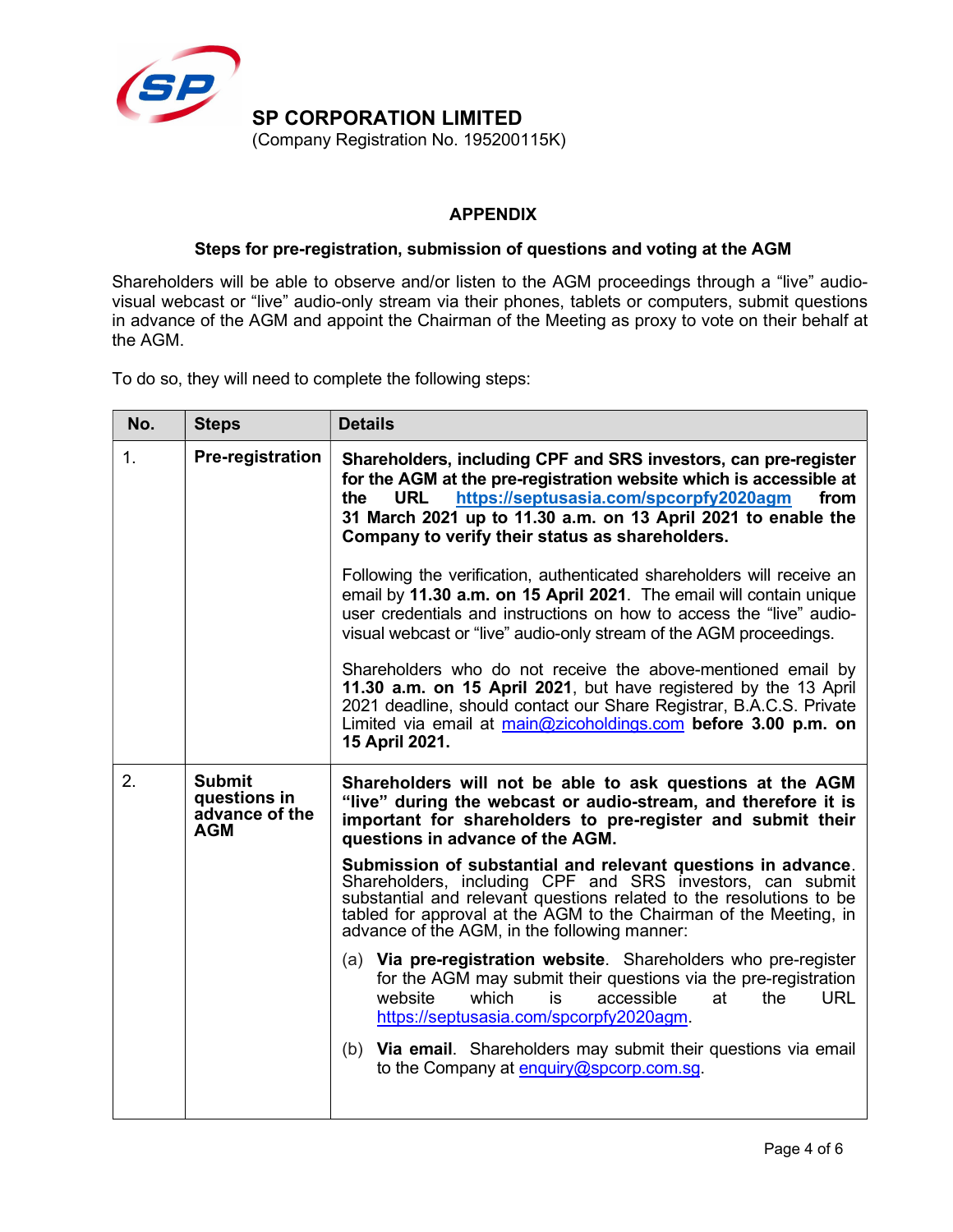

(Company Registration No. 195200115K)

| No. | <b>Steps</b>                                                                                                      | <b>Details</b>                                                                                                                                                                                                                                                                                                                                                                                                                                                                                           |  |  |
|-----|-------------------------------------------------------------------------------------------------------------------|----------------------------------------------------------------------------------------------------------------------------------------------------------------------------------------------------------------------------------------------------------------------------------------------------------------------------------------------------------------------------------------------------------------------------------------------------------------------------------------------------------|--|--|
|     |                                                                                                                   | By post. Shareholders may submit their questions by post to the<br>Company's registered address at 9 Oxley Road, #03-02 The Oxley,<br>Singapore 238697 marked to the attention of the Group Company<br>Secretary.                                                                                                                                                                                                                                                                                        |  |  |
|     |                                                                                                                   | When sending in your questions via email or by post, please<br>provide us with the following details:<br>your full name;<br>your address; and<br>$\bullet$<br>the manner in which you hold shares in the Company (e.g.,<br>via CDP, CPF, SRS and/or scrip).                                                                                                                                                                                                                                              |  |  |
|     |                                                                                                                   | All questions submitted in advance of the AGM must be submitted<br>by 11.30 a.m. on 13 April 2021.                                                                                                                                                                                                                                                                                                                                                                                                       |  |  |
|     |                                                                                                                   | Addressing questions. We will endeavour to address all substantial<br>and relevant questions (which are related to the resolutions to be<br>tabled for approval at the AGM) received from shareholders at least 72<br>hours in advance of the AGM by publishing our responses to such<br>questions on our website and on SGXNet prior to the AGM.                                                                                                                                                        |  |  |
|     |                                                                                                                   | Where substantially similar questions are received, we will<br>consolidate such questions and consequently, not all<br>questions may be individually addressed.                                                                                                                                                                                                                                                                                                                                          |  |  |
|     |                                                                                                                   | Minutes of AGM. We will publish the minutes of the AGM on the<br>Company's website and on SGXNet within the prescribed timeline.<br>The minutes will include the responses to substantial and relevant<br>questions from shareholders which are addressed during the AGM.                                                                                                                                                                                                                                |  |  |
| 3.  | <b>Submit</b><br><b>instruments</b><br>appointing<br><b>Chairman of the</b><br><b>Meeting as</b><br>proxy to vote | Shareholders will not be able to vote during the "live" audio-<br>visual webcast or "live" audio-only stream of the AGM<br>proceedings. Shareholders (whether individual or corporate)<br>who pre-register to observe and/or listen to the AGM<br>proceedings and wish to vote on the resolutions to be tabled<br>at the AGM must appoint the Chairman of the Meeting as their<br>proxy to vote on their behalf at the AGM, in accordance with<br>the instructions on the instrument appointing a proxy. |  |  |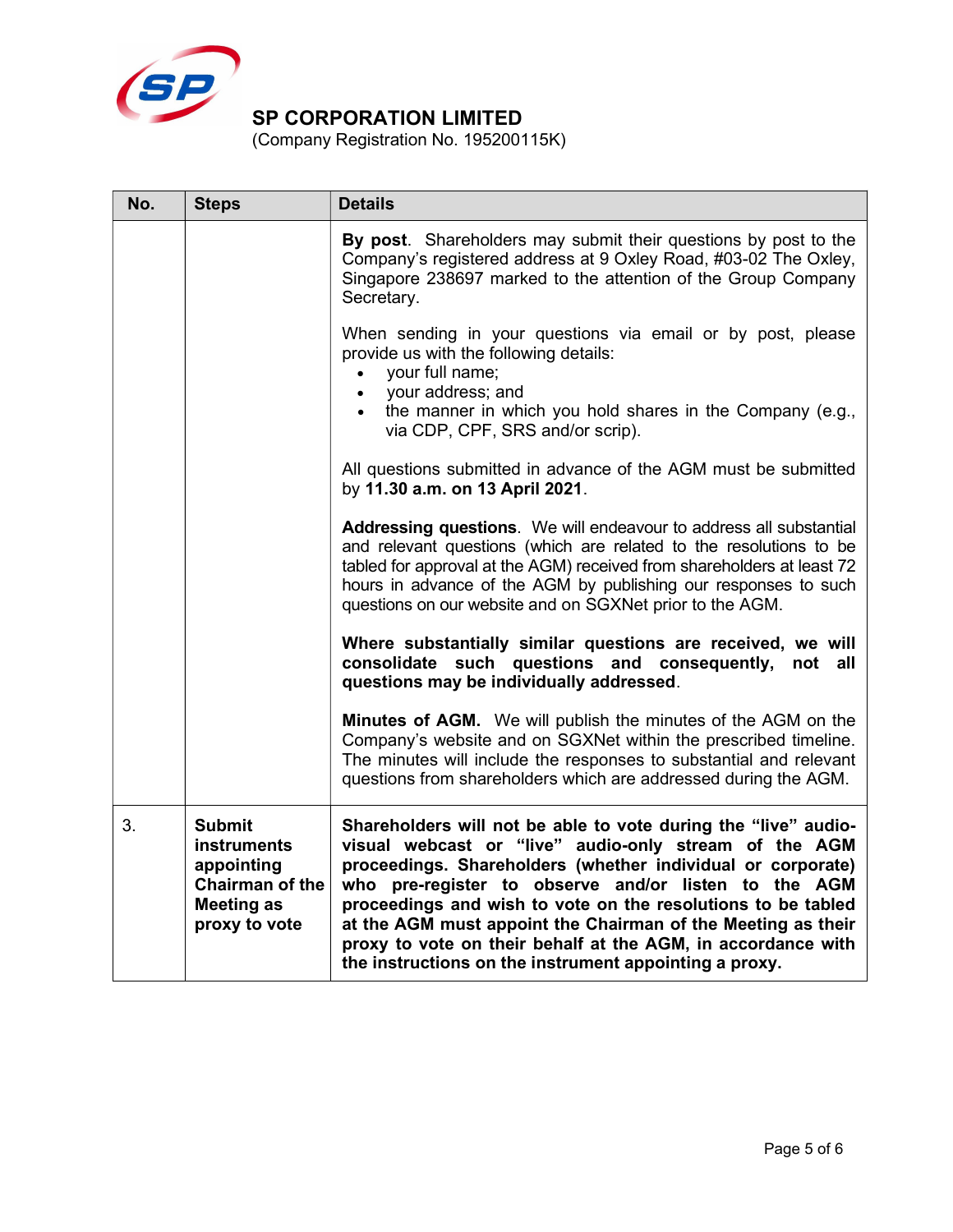

(Company Registration No. 195200115K)

| No. | <b>Steps</b> | <b>Details</b>                                                                                                                                                                                                                                                                                                                                                                                                                            |  |  |
|-----|--------------|-------------------------------------------------------------------------------------------------------------------------------------------------------------------------------------------------------------------------------------------------------------------------------------------------------------------------------------------------------------------------------------------------------------------------------------------|--|--|
|     |              | Specific voting instructions to be given. Where shareholders<br>(whether individual or corporate) appoint the Chairman of the<br>Meeting as their proxy, they must give specific instructions as to<br>voting, or abstention from voting, in respect of a resolution in the<br>instrument appointing a proxy, failing which the appointment of the<br>Chairman of the Meeting as proxy for that resolution will be treated<br>as invalid. |  |  |
|     |              | <b>Submission of instruments of proxy.</b> The instrument appointing<br>the Chairman of the Meeting as proxy must be submitted in the<br>following manner:                                                                                                                                                                                                                                                                                |  |  |
|     |              | (a) if submitted by post, be lodged with the Company's Share<br>Registrar, B.A.C.S. Private Limited at 8 Robinson Road,<br>#03-00 ASO Building, Singapore 048544; or                                                                                                                                                                                                                                                                      |  |  |
|     |              | (b) if submitted electronically, be submitted via email to the<br>Company's Share Registrar at main@zicoholdings.com,                                                                                                                                                                                                                                                                                                                     |  |  |
|     |              | in either case, by 11.30 a.m. on 13 April 2021.                                                                                                                                                                                                                                                                                                                                                                                           |  |  |
|     |              | A shareholder who wishes to submit an instrument appointing a<br>proxy must complete and sign the proxy form, before submitting it<br>by post to the address provided above, or before scanning and<br>submitting it via email to the email address provided above.                                                                                                                                                                       |  |  |
|     |              | Due to the current COVID-19 situation, shareholders are<br>strongly encouraged to submit completed instruments<br>appointing a proxy via email.                                                                                                                                                                                                                                                                                           |  |  |
|     |              | CPF and SRS investors who wish to appoint the Chairman of the<br>Meeting as proxy should approach their respective CPF Agent<br>Banks and SRS Operators to submit their votes by 5.00 p.m. on<br>8 April 2021.                                                                                                                                                                                                                            |  |  |
|     |              |                                                                                                                                                                                                                                                                                                                                                                                                                                           |  |  |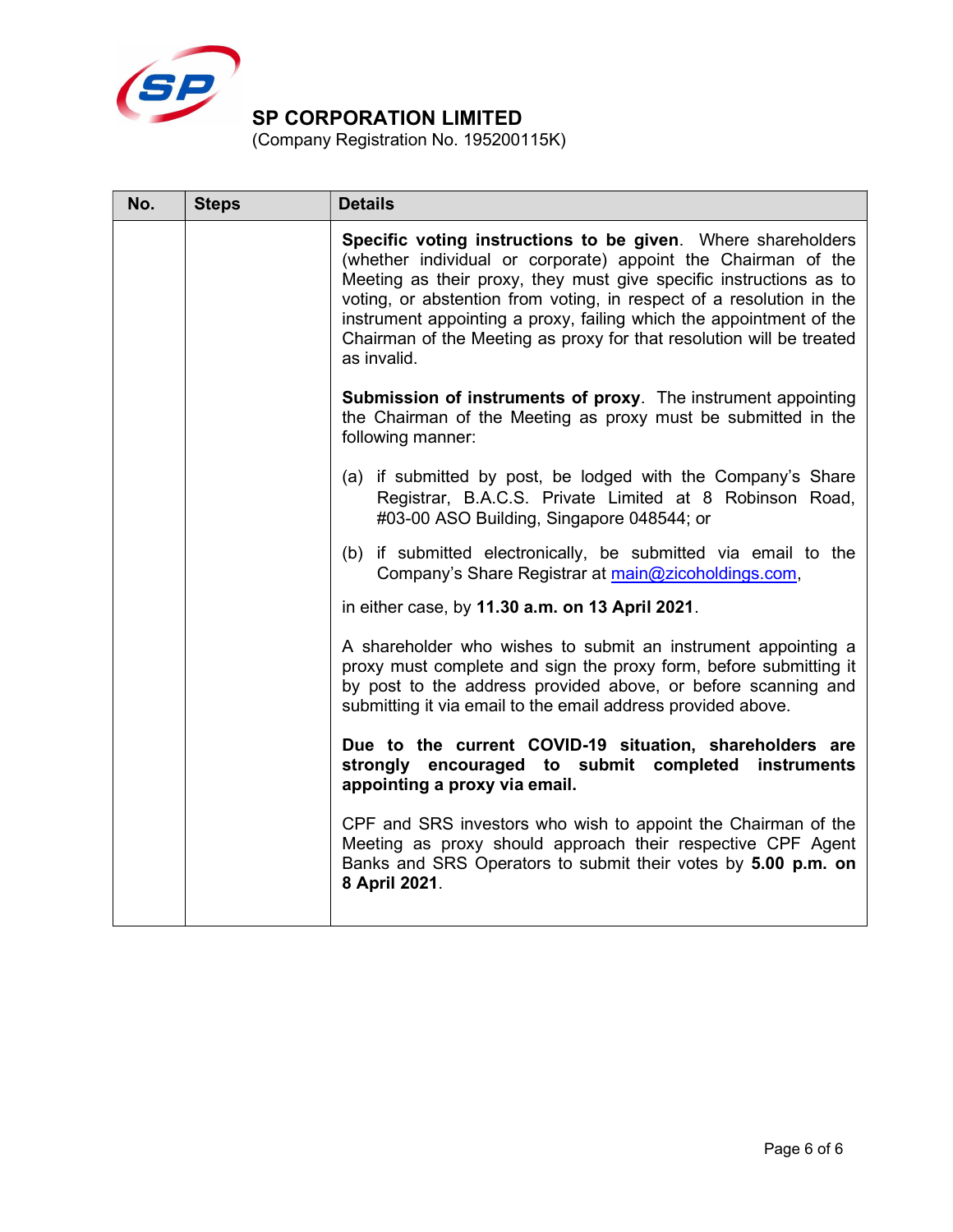

#### **SP CORPORATION LIMITED** (Incorporated in the Republic of Singapore)

(Company Registration No. 195200115K)

**NOTICE OF ANNUAL GENERAL MEETING**

| wytwa yr Awwyne yswawe wsetuw                                                                                                              |                              |
|--------------------------------------------------------------------------------------------------------------------------------------------|------------------------------|
| NOTICE IS HEREBY GIVEN that the 68th Annual General Meeting ("AGM") of SP Corporation Limited (the "Company") will be convened and held by |                              |
| electronic means on Friday, 16 April 2021 at 11.30 a.m. to transact the following business:                                                |                              |
| ORDINARY BUSINESS:                                                                                                                         |                              |
| To receive and adopt the Directors' Statement and the Audited Financial Statements for the financial year ended                            | <b>Ordinary Resolution 1</b> |

|    | ו ס וטטטוס מווע מעטאר נווט ביווערטוס סנמנטווטות מווע העשונטע ו ווומווטומו סנמנטוווטות זיווי וווומווטומו לטמר ט<br>31 December 2020 (" <b>FY2020</b> ") and the Independent Auditor's Report thereon. (See Explanatory Note (a))                                                                                                                                                                                                                                                                                                                     | <b>UIUIIIUIV ILUSUIULIUII I</b> |
|----|-----------------------------------------------------------------------------------------------------------------------------------------------------------------------------------------------------------------------------------------------------------------------------------------------------------------------------------------------------------------------------------------------------------------------------------------------------------------------------------------------------------------------------------------------------|---------------------------------|
| 2. | To approve the payment of S\$179,862 as Directors' fees for FY2020 (FY2019: S\$206,833).<br>(See Explanatory Note (b))                                                                                                                                                                                                                                                                                                                                                                                                                              | <b>Ordinary Resolution 2</b>    |
| 3. | To re-elect Mr Leong Kok Ho, a Director who will retire by rotation under Article 106 of the Constitution of the<br>Company and who, being eligible, offers himself for re-election.<br>(See Explanatory Note (c))                                                                                                                                                                                                                                                                                                                                  | <b>Ordinary Resolution 3</b>    |
| 4. | To re-elect Mr Tan Lye Huat ("Mr Tan") who will be retiring by rotation under Article 105 of the Constitution of the<br>Company and who, being eligible, offers himself for re-election.<br>(See Explanatory Note (d))                                                                                                                                                                                                                                                                                                                              | <b>Ordinary Resolution 4</b>    |
| 5. | That contingent upon the passing of Ordinary Resolution 4 above, shareholders to approve Mr Tan's continued<br>appointment as an Independent Director in accordance with Rule $210(5)(d)(iii)(A)$ of the Listing Manual of the<br>Singapore Exchange Securities Trading Limited ("SGX-ST Listing Manual"), and such Resolution shall remain in<br>force until the earlier of the following: (i) Mr Tan's retirement or resignation; or (ii) the conclusion of the third AGM<br>following the passing of this Resolution. (See Explanatory Note (e)) | <b>Ordinary Resolution 5</b>    |
| 6  | That contingent upon the passing of Ordinary Resolutions 4 and 5 above, shareholders (excluding the Directors and                                                                                                                                                                                                                                                                                                                                                                                                                                   | Ordinary Resolution 6           |

| That contingent upon the passing of Ordinary Resolutions 4 and 5 above, shareholders (excluding the Directors and<br>the Chief Executive Officer ("CEO") of the Company, and the respective associates of such Directors and CEO) to | Ordinary Res |
|--------------------------------------------------------------------------------------------------------------------------------------------------------------------------------------------------------------------------------------|--------------|
| approve Mr Tan's continued appointment as an Independent Director in accordance with Rule 210(5)(d)(iii)(B) of                                                                                                                       |              |
| the SGX-ST Listing Manual, and such Resolution shall remain in force until the earlier of the following: (i) Mr Tan's                                                                                                                |              |
| retirement or resignation; or (ii) the conclusion of the third AGM following the passing of this Resolution.                                                                                                                         |              |
| (See Explanatory Note (e))                                                                                                                                                                                                           |              |

**Ordinary Resolution 7**

**Ordinary Resolution 8**

- 7. To approve the continued appointment of Mr Cheng Hong Kok ("**Mr Cheng**") as an Independent Director in accordance with Rule 210(5)(d)(iii)(A) of the SGX-ST Listing Manual, and such Resolution shall remain in force until the earlier of the following: (i) Mr Cheng's retirement or resignation; or (ii) the conclusion of the third AGM following the passing of this Resolution. (See Explanatory Note (e))
- 8. That contingent upon the passing of Ordinary Resolution 7 above, shareholders (excluding the Directors and the CEO of the Company, and the respective associates of such Directors and CEO) to approve Mr Cheng's continued appointment as an Independent Director in accordance with Rule 210(5)(d)(iii)(B) of the SGX-ST Listing Manual, and such Resolution shall remain in force until the earlier of the following: (i) Mr Cheng's retirement or resignation; or (ii) the conclusion of the third AGM following the passing of this Resolution. (See Explanatory Note (e))
- 9. To approve the continued appointment of Mr Peter Sung ("**Mr Sung**") as an Independent Director in accordance with Rule 210(5)(d)(iii)(A) of the SGX-ST Listing Manual, and such Resolution shall remain in force until the earlier of the following: (i) Mr Sung's retirement or resignation; or (ii) the conclusion of the third AGM following the passing of this Resolution. (See Explanatory Note (e)) **Ordinary Resolution 9**
- 10. That contingent upon the passing of Ordinary Resolution 9 above, shareholders (excluding the Directors and the CEO of the Company, and the respective associates of such Directors and CEO) to approve Mr Sung's continued appointment as an Independent Director in accordance with Rule 210(5)(d)(iii)(B) of the SGX-ST Listing Manual, and such Resolution shall remain in force until the earlier of the following: (i) Mr Sung's retirement or resignation; or (ii) the conclusion of the third AGM following the passing of this Resolution. (See Explanatory Note (e)) **Ordinary Resolution 10**

- (a) **Ordinary Resolution 1** is to receive and adopt the Directors' Statement and the Audited Financial Statements for FY2020 and the Independent Auditor's Report thereon which can be found in the Company's 2020 Annual Report.
- (b) *Ordinary Resolution 2*  is to approve the payment of Directors' fees of S\$179,862 for FY2020, for services rendered by the Directors on the Board and on various Board Committees.

11. To re-appoint Deloitte & Touche LLP as Auditors of the Company and to authorise the Directors of the Company to fix their remuneration. (See Explanatory Note (f)) **Ordinary Resolution 11**

#### **SPECIAL BUSINESS:**

To consider and if thought fit, to pass with or without modifications, the following resolutions, which will be proposed as Ordinary Resolutions:

12. **Authority to allot and issue shares up to ten per centum (10%) of the issued shares Ordinary Resolution 12**

"That pursuant to Section 161 of the Companies Act, Chapter 50, the Directors be empowered to allot and issue shares in the capital of the Company at any time and upon such terms and conditions and for such purposes as the Directors may, in their absolute discretion, deem fit provided that the aggregate number of shares to be allotted and issued pursuant to this Resolution shall not exceed ten per centum (10%) of the issued shares in the capital of the Company at the time of the passing of this Resolution and that such authority shall, unless revoked or varied by the Company in general meeting, continue in force until the conclusion of the Company's next Annual General Meeting or the date by which the next Annual General Meeting of the Company is required by law to be held, whichever is earlier." (See Explanatory Note (g))

#### 13. **Renewal of the Shareholders' Mandate for Interested Person Transactions Ordinary Resolution 13** "That:–

a. approval be and is hereby given, for the purposes of Chapter 9 of the Listing Manual ("**Chapter 9**") of the Singapore Exchange Securities Trading Limited, for the Company, its subsidiaries and associated companies that are considered to be "entities at risk" under Chapter 9, or any of them, to enter into any of the transactions falling within the types of Interested Person Transactions described in the Company's letter to shareholders dated 31 March 2021 (the "**Letter**"), with any party who is of the Classes of Interested Persons described in the Letter, provided that such transactions are carried out in the ordinary course of business and on normal commercial terms, will not be prejudicial to the interests of the Company and its minority shareholders and are in accordance with the guidelines and review procedures for Interested Person Transactions as set out in the Letter (the "**Shareholders' Mandate**");

- b. such Shareholders' Mandate shall, unless revoked or varied by the Company in general meeting, continue in force until the conclusion of the next Annual General Meeting of the Company; and
- c. the Directors of the Company be and are hereby authorised to complete and do all such acts and things (including executing all such documents as may be required) as they may consider expedient or necessary or in the interests of the Company to give effect to the Shareholders' Mandate and/or this Resolution. (See Explanatory Note (h))

BY ORDER OF THE BOARD

Tan Sock Kiang

Group Company Secretary

31 March 2021 Singapore

#### **EXPLANATORY NOTES ON BUSINESSES TO BE TRANSACTED**

The Directors' fees approved at the AGM held on 16 April 2020 were S\$214,010. The amount was subsequently adjusted in FY2020 to reverse an overstatement of S\$7,177 relating to the Chairman's taxable car benefit for FY2019, thereby reducing the Directors' fees for FY2019 to S\$206,833. (c) *Ordinary Resolution 3* – Detailed information on Mr Leong Kok Ho (including information as set out in Appendix 7.4.1 of the SGX-ST Listing

- Manual can be found under "*Directors' Profile*" and "*Additional Information On Directors Seeking Re-election*" in the Company's 2020 Annual Report.
- (d) *Ordinary Resolution 4* Detailed information on Mr Tan Lye Huat (including information as set out in Appendix 7.4.1 of the SGX-ST Listing Manual can be found under "*Directors' Profile*" and "*Additional Information On Directors Seeking Re-election*" in the Company's 2020 Annual Report.

(e) *Ordinary Resolutions 5 to 10* – are to subject the continued appointment of Mr Tan Lye Huat, Mr Cheng Hong Kok and Mr Peter Sung, each of whom has served as an Independent Director for an aggregate period of more than 9 years to a two-tier voting process ("**Two-Tier Vote**") in accordance with Rule 210(5)(d)(iii) of the SGX-ST Listing Manual which will take effect from 1 January 2022 ("**9-Year Rule**"). Detailed information relating to the assessment of their independence by the Nominating Committee and the Board of Directors (the "**Board**") is set out in the "*Corporate Governance Report*" of the 2020 Annual Report.

For the purpose of Ordinary Resolutions 5 to 10, in accordance with the 9-Year Rule, the Directors and the CEO of the Company, and their respective associates, must not accept appointment as proxies unless specific instructions as to voting are given.

Should any of the above Independent Directors fail the Two-Tier Vote, he will be re-designated as a Non-Independent Director at the conclusion of the 68th AGM (notwithstanding that the 9-year Rule will take effect only from 1 January 2022) until his retirement or resignation. The Board will appoint new Independent Director(s), if required, to meet the minimum required number of Independent Directors to comply with Rule 210(5)(c) of the SGX-ST Listing Manual within the prescribed timeframe.

- (f) *Ordinary Resolution 11*  is to re-appoint Deloitte & Touche LLP as the Company's Auditors and to authorise the Directors to fix their remuneration. The Company has complied with Rule 713(1) of the SGX-ST Listing Manual by ensuring that the audit partner is not in charge of more than 5 consecutive years of audits. The current audit partner, Mr Aw Xin-Pei was appointed in FY2020.
- (g) *Ordinary Resolution 12*  is to empower the Directors to issue shares in the capital of the Company up to an amount not exceeding in aggregate 10% of the issued shares in the capital of the Company. This 10% limit is lower than the limit allowed under the SGX-ST Listing Manual. Company is seeking a lower limit as it believes that this is adequate for the time being and will review the limit annually. For the purpose of determining the aggregate number of shares that may be issued, the percentage of issued shares will be calculated based on the issued shares in the capital of the Company at the time that this Resolution is passed after adjusting for any subsequent consolidation or subdivision of shares.
- (h) *Ordinary Resolution 13*  is to renew effectively up to the conclusion of the next AGM of the Company (unless earlier revoked or varied by the Company in general meeting) the Shareholders' Mandate to enable the Company, its subsidiaries and associated companies that are considered "entities at risk" to enter, in the ordinary course of business, into the types of mandated transactions with specified classes of the Company's interested persons. The Shareholders' Mandate which was previously renewed by shareholders at the 67th AGM on 16 April 2020, will be expiring at the forthcoming 68th AGM. Particulars of the Shareholders' Mandate and the Audit and Risk Committee's confirmation (pursuant to Rule 920(1) of the SGX-ST Listing Manual) in respect of the proposed renewal of the Shareholders' Mandate, are contained in the Letter. Please refer to the "Letter to Shareholders" included in the Company's 2020 Annual Report.

#### **NOTES**

- (1) The 68th AGM is being convened, and will be held, by electronic means pursuant to the COVID-19 (Temporary Measures) (Alternative Arrangements for Meetings for Companies, Variable Capital Companies, Business Trusts, Unit Trusts and Debenture Holders) Order 2020. This Notice will accordingly be sent to members by electronic means via publication on the Company's website at the URL http://www.spcorp.com.sg/images/AGM2021 and on SGXNet at the URL https://www.sgx.com/securities/company-announcements. For convenience, printed copies of this Notice will also be sent by post to members.
- (2) Alternative arrangements relating to attendance at the 68th AGM via electronic means (including arrangements by which the meeting can be electronically accessed via live audio-visual webcast or live audio-only stream), submission of questions to the Chairman of the Meeting in advance of the 68th AGM, addressing of substantial and relevant questions at, or prior to, the 68th AGM and voting by appointing the Chairman of the Meeting as proxy at the 68th AGM, are set out in the accompanying Company's announcement dated 31 March 2021. This announcement may be accessed at the Company's website at the URL http://www.spcorp.com.sg/images/AGM2021 and on SGXNet at the URL https://www.sgx.com/securities/company-announcements.
- (3) **Due to the current COVID-19 situation in Singapore, a member will not be able to attend the 68th AGM in person. A member (whether individual or corporate) must appoint the Chairman of the Meeting as his/her/its proxy to attend, speak and vote on his/her/its behalf at the 68th AGM if such member wishes to exercise his/her/its voting rights at the 68th AGM.** The accompanying proxy form for the 68th AGM may be accessed at the Company's website at the URL http://www.spcorp.com.sg/images/AGM2021 and on SGXNet at the URL https://www.sgx.com/securities/company-announcements. For convenience, printed copies of the proxy form will also be sent by post to members.
- (4) Where a member (whether individual or corporate) appoints the Chairman of the Meeting as his/her/its proxy, he/she/it must give specific instructions as to voting, or abstentions from voting, in respect of a resolution in the form of proxy, failing which the appointment of the Chairman of the Meeting as proxy for that resolution will be treated as invalid.
- (5) CPF and SRS investors who wish to appoint the Chairman of the Meeting as their proxy should approach their respective CPF Agent Banks and SRS Operators to submit their votes by 5.00 p.m. on 8 April 2021.
- (6) The Chairman of the Meeting, as proxy, need not be a member of the Company.
- (7) The instrument appointing the Chairman of the Meeting as proxy must be submitted to the Company in the following manner:
	- (a) if submitted by post, be lodged at the office of the Company's Share Registrar, B.A.C.S. Private Limited at 8 Robinson Road, #03-00 ASO Building, Singapore 048544; or
	- (b) if submitted electronically via email, be submitted to the Company's Share Registrar at main@zicoholdings.com,

in each case not less than 72 hours before the time appointed for holding the 68th AGM.

A member who wishes to submit an instrument of proxy can either use the printed copy of the proxy form which is sent to him/her/it by post or download a copy of the proxy form from the Company's website or SGXNet, and complete and sign the proxy form, before submitting it by post to the address provided above, or before scanning and sending it by email to the email address provided above.

#### **Due to the current COVID-19 situation, members are strongly encouraged to submit completed proxy forms electronically via email.**

(8) The Company's Annual Report 2020 including the Letter to Shareholders dated 31 March 2021 (in relation to the proposed renewal of the Shareholders' Mandate) has been published and may be accessed at the Company's website at the URL http://www.spcorp.com.sg/images/AnnualReport2020 and on SGXNet at the URL https://www.sgx.com/securities/company-announcements. Members may request for printed copies of these documents by completing and submitting the Request Form accompanying the printed copies of this Notice sent by post to members.

#### **PERSONAL DATA PRIVACY**

By submitting an instrument appointing the Chairman of the Meeting as proxy to attend, speak and vote at the Annual General Meeting and/or any adjournment thereof, a member of the Company consents to the collection, use and disclosure of the member's personal data by the Company (or its agents or service providers) for the purpose of the processing, administration and analysis by the Company (or its agents or service providers) of the appointment of the Chairman of the Meeting as proxy for the Annual General Meeting (including any adjournment thereof) and the preparation and compilation of the attendance lists, minutes and other documents relating to the Annual General Meeting (including any adjournment thereof), and in order for the Company (or its agents or service providers) to comply with any applicable laws, listing rules, take-over rules, regulations and/or guidelines.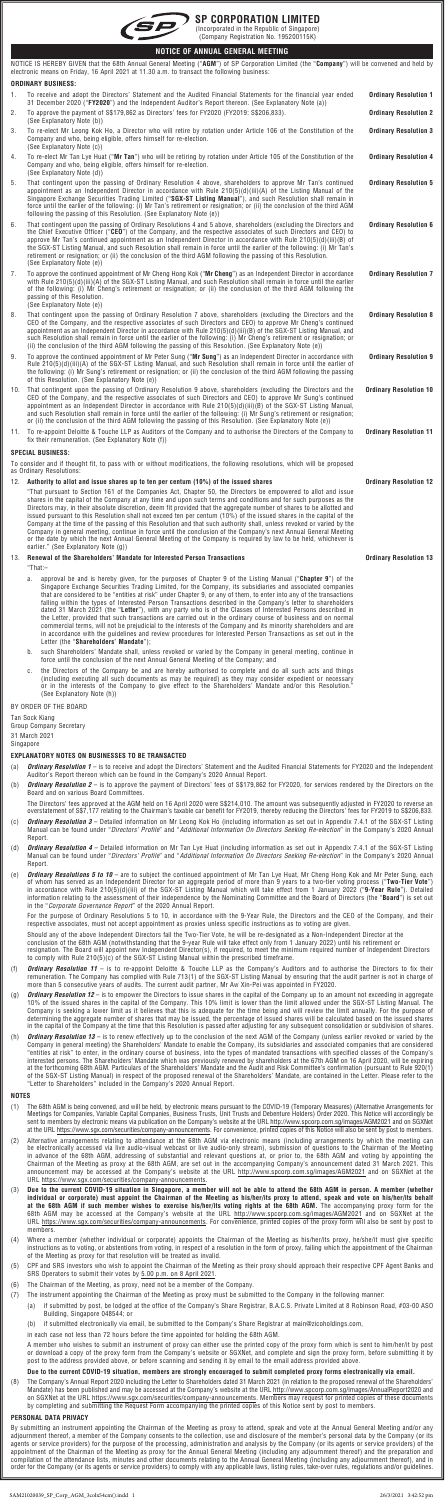(Incorporated in the Republic of Singapore) (Registration No. 195200115K)

| <b>Proxy Form</b>      |  |
|------------------------|--|
| Annual General Meeting |  |

- **IMPORTANT**
- 1. The Annual General Meeting is being convened, and will be held, by way of electronic means pursuant to the COVID-19 (Temporary Measures) (Alternative Arrangements for Meetings for Companies, Variable Capital Companies, Business Trusts, Unit Trusts and Debenture Holders) Order 2020. The Notice of Annual General Meeting dated 31 March 2021 will accordingly be sent to members by electronic means via publication on the Company's website at the URL http://www.spcorp.com.sg/images/AGM2021 and on SGXNet at the URL https://www.sgx.com/ securities/company-announcements. For convenience, printed copies of the Notice of Annual General Meeting will also be sent by post to members.
- 2. Alternative arrangements relating to attendance at the Annual General Meeting via electronic means (including arrangements by which the meeting can be electronically accessed via live audio-visual webcast or live audio-only stream), submission of questions to the Chairman of the Meeting in advance of the Annual General Meeting, addressing of substantial and relevant questions at or before the Annual General Meeting and voting by appointing the Chairman of the Meeting as proxy at the Annual General Meeting, are set out in the accompanying Company's announcement dated 31 March 2021. This announcement may be accessed at the Company's website at the URL http://www.spcorp.com.sg/images/AGM2021 and on SGXNet at the<br>URL https://www.sqx.com/securities/company-announcements.

3. **Due to the current COVID-19 situation in Singapore, a member will not be able to attend the Annual General Meeting in person. A member (whether individual or corporate) must appoint the Chairman of** 

- **the Meeting as his/her/its proxy to attend, speak and vote on his/her/its behalf at the Annual General<br>Meeting if such member wishes to exercise his/her/its voting rights at the Annual General Meeting.<br>A. Please read the**
- CPF Agent Banks and SRS Operators to submit their votes by 5.00 p.m. on 8 April 2021. 6. By submitting an instrument appointing the Chairman of the Meeting as proxy, the member accepts and agrees to
- the personal data privacy terms set out in the Notice of Annual General Meeting dated 31 March 2021.

| I/We | (Name) | . (NRIC/Passport/Co Reg Number) |
|------|--------|---------------------------------|
|      |        |                                 |

of (Address) being a member/members of SP Corporation Limited (the "**Company**"), hereby appoint the Chairman of the Meeting as my/our proxy to attend, speak and vote for me/us on my/our behalf at the Annual General Meeting of the Company to be convened and held by way of electronic means at 11.30 a.m. (Singapore time) on Friday, 16 April 2021 and at any adjournment thereof. I/We direct the Chairman of the Meeting as my/our proxy to vote for or against or to abstain from voting on the resolutions to be proposed at the Annual General Meeting as indicated below.

| <b>ORDINARY BUSINESS</b> | $For*$                                                                                                                                                                                                                 | Against* | Abstain* |  |
|--------------------------|------------------------------------------------------------------------------------------------------------------------------------------------------------------------------------------------------------------------|----------|----------|--|
| Ordinary Resolution 1    | Adoption of Directors' Statement, Audited Financial Statements and<br>Independent Auditor's Report.                                                                                                                    |          |          |  |
| Ordinary Resolution 2    | Approval of Directors' fees.                                                                                                                                                                                           |          |          |  |
| Ordinary Resolution 3    | Re-election of Mr Leong Kok Ho as a Director.                                                                                                                                                                          |          |          |  |
| Ordinary Resolution 4    | Re-election of Mr Tan Lye Huat as a Director.                                                                                                                                                                          |          |          |  |
| Ordinary Resolution 5    | Approval on the continued appointment of Mr Tan Lye Huat as an<br>Independent Director by all shareholders.                                                                                                            |          |          |  |
| Ordinary Resolution 6    | Approval on the continued appointment of Mr Tan Lye Huat as an<br>Independent Director by shareholders (excluding the Directors and the<br>Chief Executive Officer of the Company, and their respective associates).   |          |          |  |
| Ordinary Resolution 7    | Approval on the continued appointment of Mr Cheng Hong Kok as an<br>Independent Director by all shareholders.                                                                                                          |          |          |  |
| Ordinary Resolution 8    | Approval on the continued appointment of Mr Cheng Hong Kok as an<br>Independent Director by shareholders (excluding the Directors and the<br>Chief Executive Officer of the Company, and their respective associates). |          |          |  |
| Ordinary Resolution 9    | Approval on the continued appointment of Mr Peter Sung as an<br>Independent Director by all shareholders.                                                                                                              |          |          |  |
| Ordinary Resolution 10   | Approval on the continued appointment of Mr Peter Sung as an<br>Independent Director by shareholders (excluding the Directors and<br>the Chief Executive Officer of the Company, and their respective<br>associates).  |          |          |  |
| Ordinary Resolution 11   | Re-appointment of Deloitte & Touche LLP as Auditors and<br>authorisation for Directors to fix their remuneration.                                                                                                      |          |          |  |
| <b>SPECIAL BUSINESS</b>  |                                                                                                                                                                                                                        |          |          |  |
| Ordinary Resolution 12   | Authority to allot and issue shares (General Share Issue Mandate).                                                                                                                                                     |          |          |  |
| Ordinary Resolution 13   | Renewal of the Shareholders' Mandate for Interested Person<br>Transactions.                                                                                                                                            |          |          |  |

\* Voting will be conducted by poll. If you wish the Chairman of the Meeting as your proxy to exercise all your votes "For" or "Against" the relevant resolution,<br>please indicate with a tick (✔) in the "For" or "Against" bo "For" or "Against" in the "For" or "Against" box provided in respect of that resolution. If you wish the Chairman of the Meeting as your proxy to abstain from voting on a resolution, please indicate with a tick (✓) in the "Abstain" box provided in respect of that resolution. Alternatively, please insert the relevant number of shares in the "Abstain" box provided in respect of that resolution. **In the absence of specific directions in respect of a resolution, the appointment of the Chairman of the Meeting as your proxy for that resolution will be treated as invalid.**

Dated this day of 2021.

| <b>Shares in:</b>       | <b>Total Number of Ordinary Shares held</b> |
|-------------------------|---------------------------------------------|
| (a) Depository Register |                                             |
| (b) Register of Members |                                             |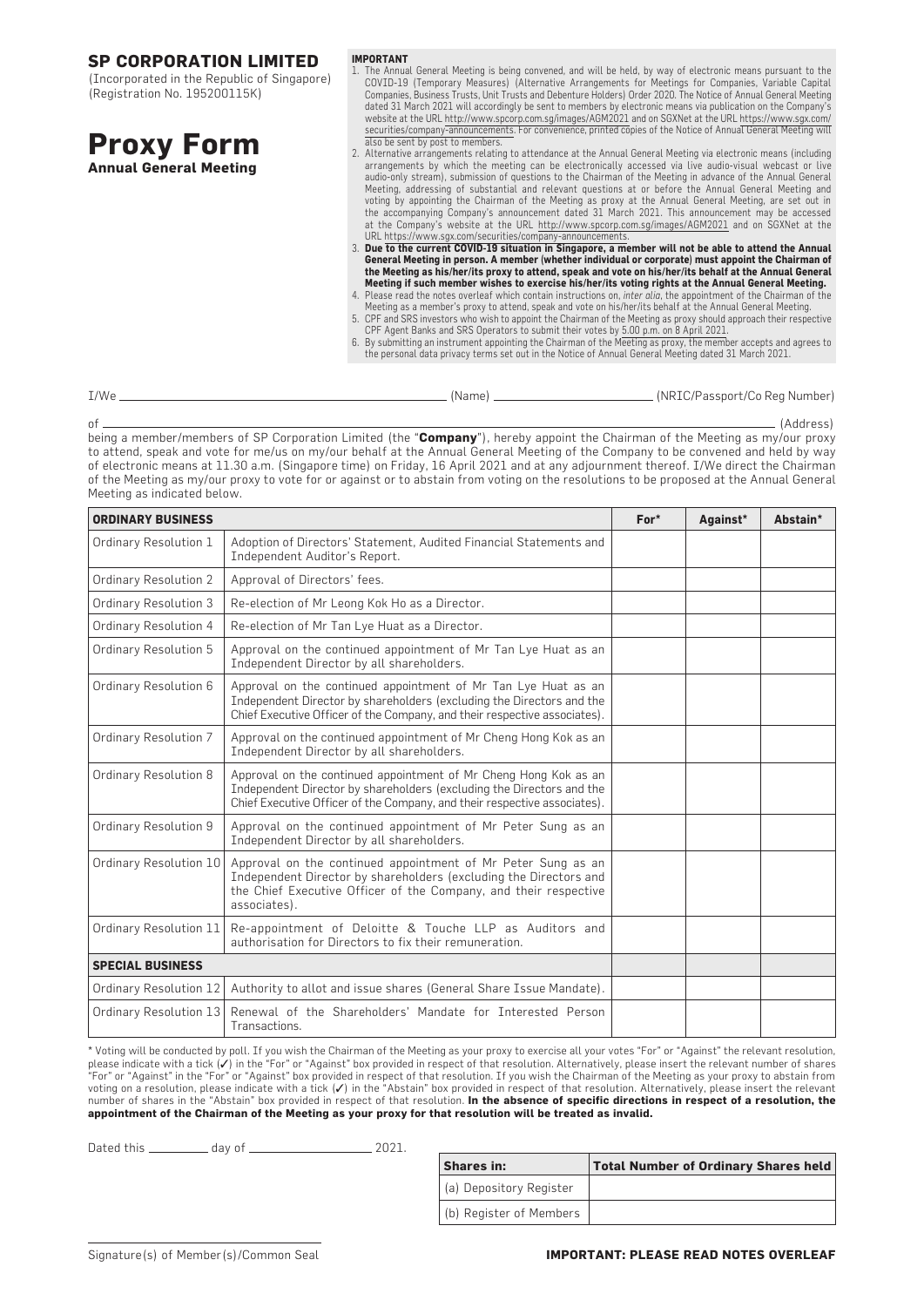#### **NOTES TO PROXY FORM:**

- 1. If the member has shares entered against his/her/its name in the Depository Register (maintained by The Central Depository (Pte) Limited), he/she/it should insert that number of shares. If the member has shares registered in his/her/its name in the Register of Members (maintained by or on behalf of the Company), he/she/it should insert that number of shares. If the member has shares entered against his/her/its name in the Depository Register and shares registered in his/her/its name in the Register of Members, he/she/it should insert the aggregate number of shares. If no number is inserted, this instrument appointing the Chairman of the Meeting as proxy will be deemed to relate to all the shares held by the member.
- 2. **Due to the current COVID-19 situation, a member will not be able to attend the Annual General Meeting in person. A member (whether individual or corporate) must appoint the Chairman of the Meeting as his/her/its proxy to attend, speak and vote on his/her/its behalf at the Annual General Meeting if such member wishes to exercise his/her/its voting rights at the Annual General Meeting.** This proxy form may be downloaded from the Company's website at the URL http://www.spcorp.com.sg/images/AGM2021 and on SGXNet at the URL https://www.sgx.com/ securities/company-announcements. For convenience, printed copies of this proxy form will also be sent by post to members. Where a member (whether individual or corporate) appoints the Chairman of the Meeting as his/her/its proxy, he/she/it must give specific instructions as to voting, or abstentions from voting, in respect of a resolution in the form of proxy, failing which the appointment of the Chairman of the Meeting as proxy for that resolution will be treated as invalid.
- 3. CPF and SRS investors who wish to appoint the Chairman of the Meeting as proxy should approach their respective CPF Agent Banks and SRS Operators to submit their votes by 5.00 p.m. on 8 April 2021.
- 4. The Chairman of the Meeting, as proxy, need not be a member of the Company.
- 5. The instrument appointing the Chairman of the Meeting as proxy must be submitted to the Company in the following manner:
	- (a) if submitted by post, be lodged at the office of the Company's Share Registrar, B.A.C.S. Private Limited at 8 Robinson Road #03-00, ASO Building, Singapore 048544; or

(b) if submitted electronically, be submitted via email to the Company's Share Registrar at main@zicoholdings.com,

in each case not less than 72 hours before the time appointed for holding the Annual General Meeting.

A member who wishes to submit an instrument of proxy can either use the printed copy of the proxy form which is sent to him/her/it by post or download a copy of the proxy form from the Company's website or the SGX website, and complete and sign the proxy form, before submitting it by post to the address provided above, or before scanning and sending it by email to the email address provided above.

#### **Due to the current COVID-19 situation, members are strongly encouraged to submit completed proxy forms electronically via email.**

- 6. The instrument appointing the Chairman of the Meeting as proxy must be signed under the hand of the appointor or by his/her attorney duly authorised in writing. Where the instrument appointing the Chairman of the Meeting as proxy is executed by a corporation, it must be executed either under its common seal or under the hand of its attorney or a duly authorised officer.
- 7. Where an instrument appointing the Chairman of the Meeting as proxy is signed on behalf of the appointor by an attorney, the letter or power of attorney or a duly certified copy thereof must (failing previous registration with the Company), if the instrument appointing the Chairman of the Meeting as proxy is submitted by post, be lodged with the instrument of proxy or, if the instrument appointing the Chairman of the Meeting as proxy is submitted electronically via email, be emailed with the instrument of proxy, failing which the instrument may be treated as invalid.
- 8. The Company shall be entitled to reject an instrument appointing the Chairman of the Meeting as proxy which is incomplete, improperly completed, illegible or where the true intentions of the appointor are not ascertainable from the instructions of the appointor specified in the instrument appointing the Chairman of the Meeting as proxy (including any related attachment). In addition, in the case of a member whose shares are entered in the Depository Register, the Company may reject an instrument appointing the Chairman of the Meeting as proxy if the member, being the appointor, is not shown to have shares entered against his/her/its name in the Depository Register as at 72 hours before the time appointed for holding the Annual General Meeting, as certified by The Central Depository (Pte) Limited to the Company.

*Fold here*

 Affix Postage Stamp

#### **SP CORPORATION LIMITED**

c/o B.A.C.S. Private Limited 8 Robinson Road #03-00 ASO Building Singapore 048544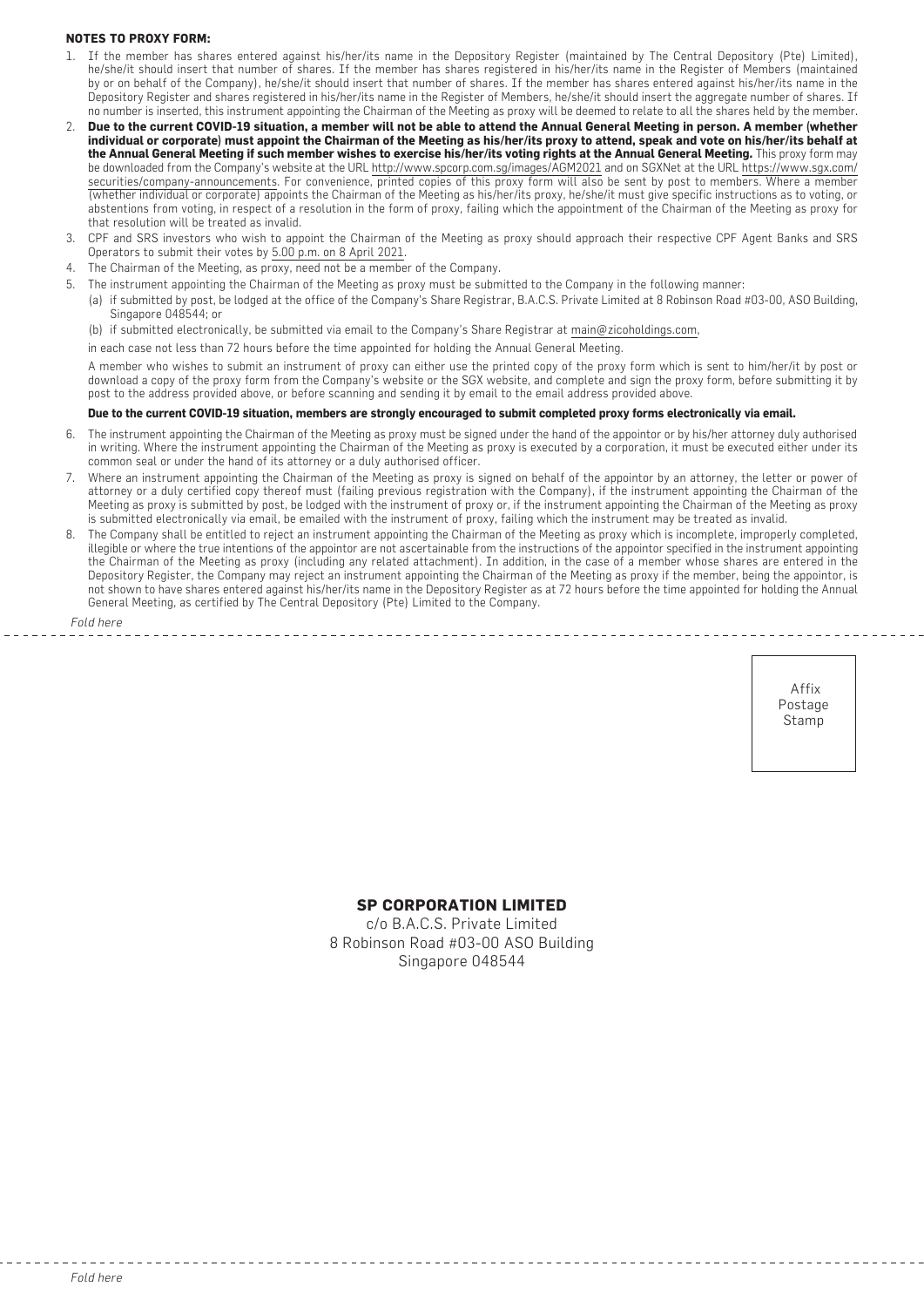

(Incorporated in the Republic of Singapore) (Registration No. 195200115K)

31 March 2021

Dear Shareholder

We are pleased to enclose printed copies of the Notice and Proxy Form for the upcoming 68th Annual General Meeting ("AGM") of SP Corporation Limited ("SP Corp") which will be convened and held by way of electronic means on Friday, 16 April 2021 at 11.30 a.m.

Due to the current COVID-19 situation in Singapore, shareholders will not be able to attend the AGM in person. Shareholders may instead participate in the AGM by:

- observing and/or listening to the AGM proceedings via live audio-visual webcast or live audio-only stream;
- submitting questions in advance of the AGM; and/or
- appointing the Chairman of the Meeting as proxy to attend, speak and vote on their behalf at the AGM.

The Annual Report for the financial year ended 31 December 2020 ("Annual Report"), which includes the Letter to Shareholders dated 31 March 2021 (in relation to the proposed renewal of the shareholders' mandate for interested person transactions) ("Letter to **Shareholders**"), is available for download from SP Corp's website at the URL http://www.spcorp.com.sg/images/AnnualReport2020 and on SGXNet at the URL https://www.sgx.com/securities/company-announcements from the date of this letter.

Detailed instructions on how shareholders may participate in the AGM are set out in the Company's SGXNet Announcement dated 31 March 2021 which sets out the alternative arrangements for the AGM ("SGXNet Announcement"). The SGXNet Announcement may be accessed at our website at the URL http://www.spcorp.com.sg/images/AGM2021 and on SGXNet at the URL https://www.sgx.com/securities/company-announcements.

Please note in particular the deadline to pre-register for the live audio-visual webcast or live audio-only stream of the AGM proceedings, for submission of questions in advance of the AGM and for submission of proxy forms, which is Tuesday, 13 April 2021 at 11.30 a.m. For more information on the AGM, please email us at enquiry@spcorp.com.sg.

If you wish to receive printed copies of the Annual Report (including the Letter to Shareholders) for this year, please complete the Request Form enclosed and return it to SP Corp no later than 8 April 2021.

By completing, signing and returning the Request Form to us, you agree and acknowledge that we and/or our service provider may collect, use and disclose your personal data, as contained in your submitted Request Form or which is otherwise collected from you (or your authorised representative(s)), for the purpose of processing and effecting your request.

Yours faithfully For and on behalf of SP Corporation Limited

Tan Sock Kiang Group Company Secretary

#### Request Form

#### To: SP Corporation Limited c/o B.A.C.S. Private Limited

N.B. Please tick accordingly. We regret that we will not be able to process any incomplete or improperly completed request.

 I/We wish to receive a printed copy of the Annual Report for the financial year ended 31 December 2020 (including the Letter to Shareholders dated 31 March 2021).

The shares are held by me/us under or through:

|  | <b>CDP Securities Account Number</b> |  | 6 | 8 |  |  |  |  |  |  |  |
|--|--------------------------------------|--|---|---|--|--|--|--|--|--|--|
|  | <b>CPFIS Account</b>                 |  |   |   |  |  |  |  |  |  |  |
|  | <b>Physical Scrips</b>               |  |   |   |  |  |  |  |  |  |  |
|  |                                      |  |   |   |  |  |  |  |  |  |  |
|  |                                      |  |   |   |  |  |  |  |  |  |  |
|  |                                      |  |   |   |  |  |  |  |  |  |  |
|  |                                      |  |   |   |  |  |  |  |  |  |  |

Note: This request is valid for the Annual Report for the financial year ended 31 December 2020 and the Letter to Shareholders dated 31 March 2021.